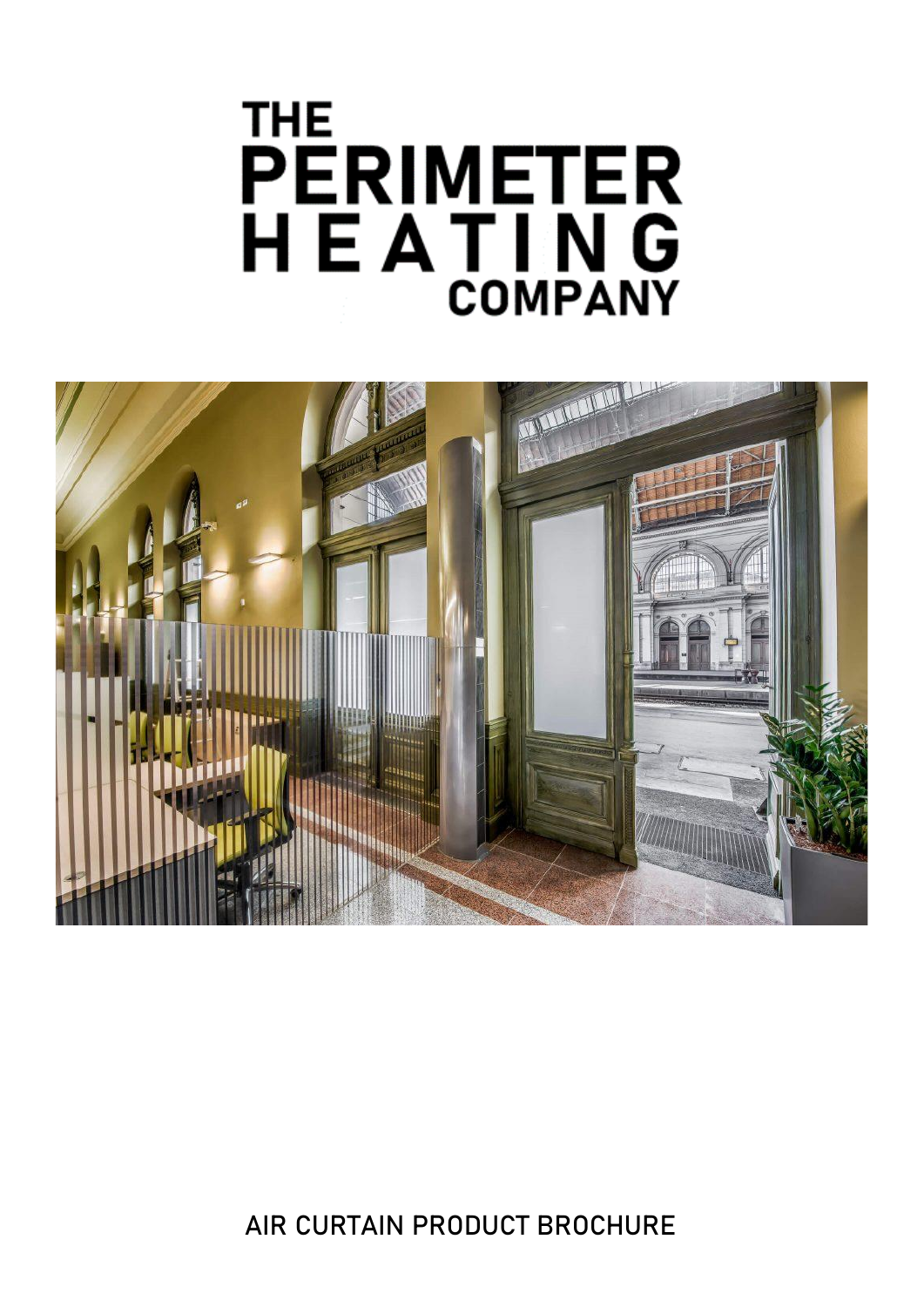1

The Perimeter Heating Company's range of air curtains are a high performance, energy efficient solution, ideally suited for use in offices, retail outlets, manufacturing facilities, reception areas and warehouses. Standard, Architectural and Recessed models are available in ambient, hot water or electric options.

Custom units can also be manufactured to customer requirements, for mounting above revolving doors and within bulkheads etc. Contact our office to discuss your bespoke design.

**COLD ROOM** 

### **Standard Models**

Our standard over door air curtains are a powerful range of modular air curtains, built to a high quality with a modern angular design. Suitable for pedestrian doorways up to a height of 2.7metres and a width of 2 metres.

Easy to install and service this low cost and continuously rated unit meets with specifier and end user needs.

Finished in a high-quality polyester powder coat to RAL 9010, (Other colours available on request).

The Ambient version of this model is often utilised to protect food preparation areas, chill rooms, food ripening areas and warehouses against insects from entering food storage/preparation areas and the ingress of warm air into temperature controlled zones.

### **Architectural Models**

Our architectural air curtains meet architects' requirements for neat, unobtrusive, efficient installations. Supplied in either mirror polished or brushed stainless steel, or colour coded to most RAL colours. The stylish softened lines of this unit will fit in well with any contemporary interior.

The addition of a vertically mounted option alongside the traditional over door unit allows for installation of units where slimline structures cannot bear the weight of a traditional unit or a traditional unit will interfere with minimalist building designs or period features.









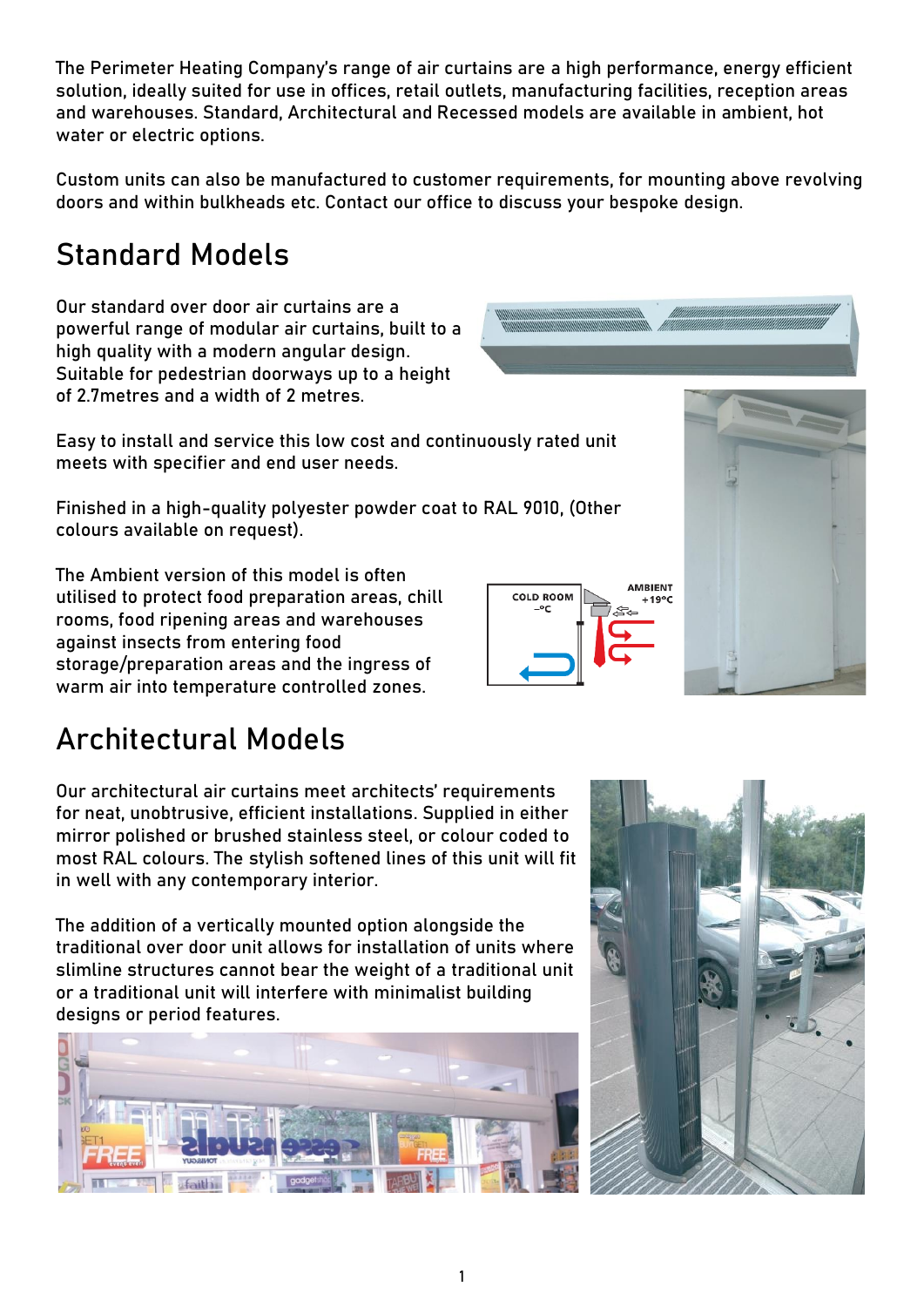### **Recessed Models**

Our recessed air curtains use the same highquality components as our standard and high duty models. They are specifically designed to fit into small recessed ceiling areas having a depth of only 250mm (300mm on high duty model).

Supplied with a drop down hinged, linear grille for ease of installation and servicing. This compact recessed range for ceiling heights up to 3.7 metres is suitable when an unobtrusive air curtain is required.

The linear grille is finished in a high-quality polyester powder coat to RAL 9010, (Other colours available on request).



### **Industrial Models**

Our Industrial air curtains are of an aesthetically pleasing modular design, suitable for apertures of up to 6 metres in height, ideally suited for large cold stores, loading bays and roller shutter access doors.

Available as Ambient, Electrically heated, LPHW, MTHW, Super-Heated Water and Steam models.

Please contact the office for quotes/technical information on this product.



# **High Duty Models**

Standard, Architectural and Recessed models are also available in a slightly larger high duty option for mounting up to 3.7 metres high or for areas with substantial heating requirements.

Refer to page 5 for technical details.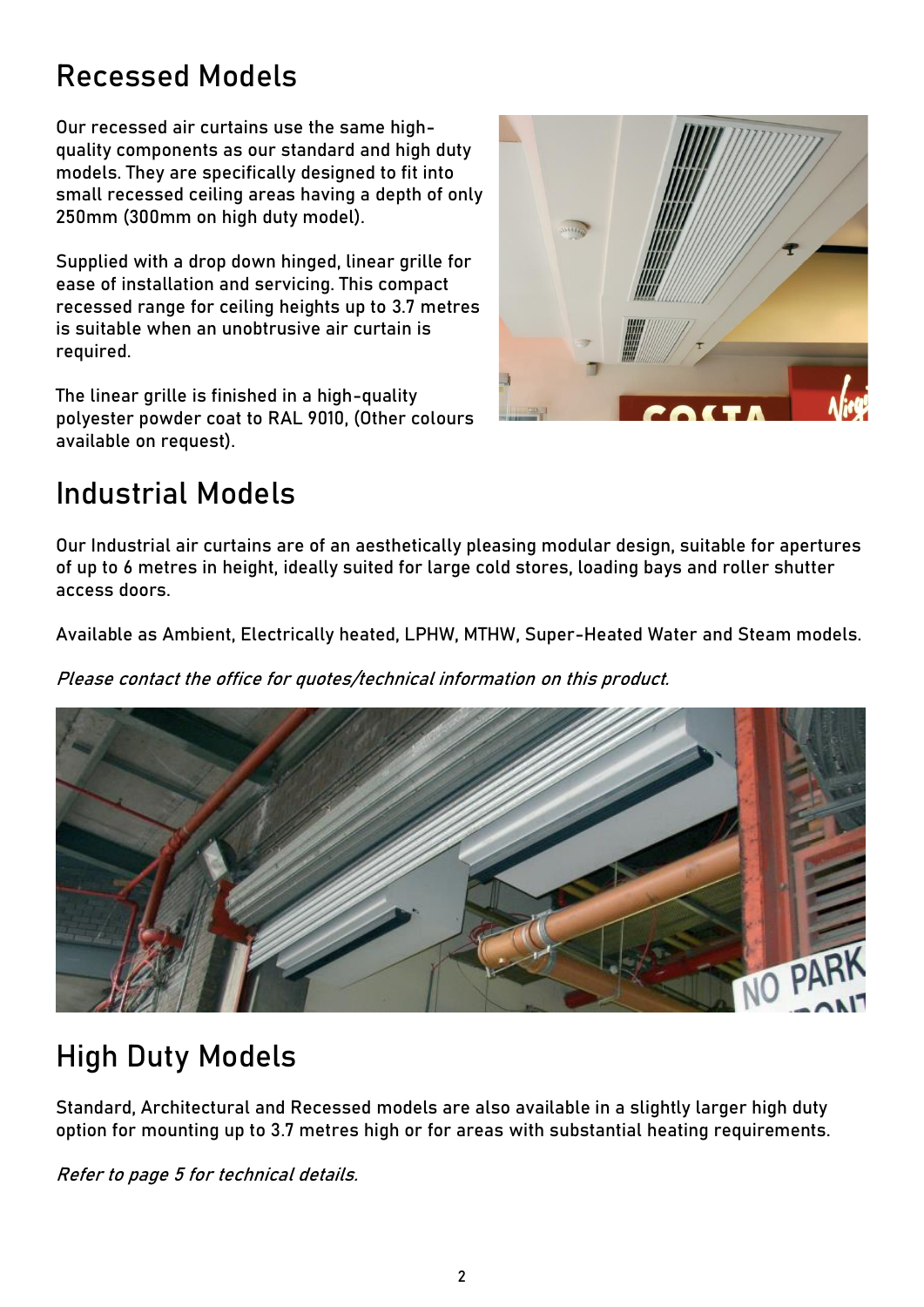# Technical Information - Standard Outputs

#### **Standard Models**

|                                                                                                                                          |        |         |       |          |          |                  |             |        | Unit Dimensions |     |     | Unit Fixing Positions |     |      |  |
|------------------------------------------------------------------------------------------------------------------------------------------|--------|---------|-------|----------|----------|------------------|-------------|--------|-----------------|-----|-----|-----------------------|-----|------|--|
| Model Code<br>PHAC 10 AS<br>PHAC 10 WS<br>PHAC 10 ES<br>PHAC 15 AS<br>PHAC 15 WS<br>PHAC 15 ES<br>PHAC 20 AS<br>PHAC 20 WS<br>PHAC 20 ES | Heat   | Max     | Motor | Voltage  | Max Air  | Max              | Noise Level | Weight | A               | B   | C   | D                     | E   |      |  |
|                                                                                                                                          | Output | Current | Power |          | Vol m3/h | Height           | dB(A)       | КG     | mm              | mm  | mm  | mm                    | mm  | mm   |  |
|                                                                                                                                          |        | 0.52A   | 60 W  | 220V/1ph | 1490     | 2.7 <sub>m</sub> | 55/52       | 20     | 1100            | 300 | 200 | 1040                  | 190 | 1040 |  |
|                                                                                                                                          | 8Kw    | 0.52A   | 60 W  | 220V/1ph | 1300     | 2.7m             | 54/51       | 24     | 1100            | 300 | 200 | 1040                  | 190 | 1040 |  |
|                                                                                                                                          | 7Kw    | $10A*$  | 60 W  | 380V/3ph | 1400     | 2.7 <sub>m</sub> | 55/52       | 23     | 1100            | 300 | 200 | 1040                  | 190 | 1040 |  |
|                                                                                                                                          |        | 0.52A   | 60 W  | 220V/1ph | 2200     | 2.7 <sub>m</sub> | 56/53       | 30     | 1600            | 300 | 200 | 1540                  | 190 | 1540 |  |
|                                                                                                                                          | 12Kw   | 0.52A   | 60 W  | 220V/1ph | 2000     | 2.7 <sub>m</sub> | 55/53       | 36     | 1600            | 300 | 200 | 1540                  | 190 | 1540 |  |
|                                                                                                                                          | 12Kw   | $17A*$  | 60 W  | 380V/3ph | 2100     | 2.7 <sub>m</sub> | 56/53       | 35     | 1600            | 300 | 200 | 1540                  | 190 | 1540 |  |
|                                                                                                                                          |        | 1.04 A  | 120 W | 220V/1ph | 2980     | 2.7 <sub>m</sub> | 58/55       | 40     | 2200            | 300 | 200 | 2140                  | 190 | 2140 |  |
|                                                                                                                                          | 16Kw   | 1.04 A  | 120 W | 220V/1ph | 2600     | 2.7 <sub>m</sub> | 57/54       | 48     | 2200            | 300 | 200 | 2140                  | 190 | 2140 |  |
|                                                                                                                                          | 14Kw   | $20A*$  | 120 W | 380V/3ph | 2800     | 2.7 <sub>m</sub> | 58/55       | 46     | 2200            | 300 | 200 | 2140                  | 190 | 2140 |  |

\*per ph Single Phase  $220-230v/3$  Phase  $380-415v$ LTHW @ 80/60°C

**Ambient Standard** 

**Water Standard** 

Electric Standard

#### **Architectural Models**

|            |        |         |       |          |          |                  |             |        |      | Unit Dimensions |     |
|------------|--------|---------|-------|----------|----------|------------------|-------------|--------|------|-----------------|-----|
| Model Code | Heat   | Max     | Motor | Voltage  | Max Air  | Max              | Noise Level | Weight | W    | н               | D   |
|            | Output | Current | Power |          | Vol m3/h | Height           | dB(A)       | КG     | mm   | mm              | mm  |
| PHAC 10 AA |        | 0.52A   | 60 W  | 220V/1ph | 1480     | 2.7 <sub>m</sub> | 55/52       | 33     | 1200 | 360             | 280 |
| PHAC 10 WA | 10Kw   | 0.52A   | 60 W  | 220V/1ph | 1290     | 2.7 <sub>m</sub> | 54/51       | 37     | 1200 | 360             | 280 |
| PHAC 10 EA | 9Kw    | $13A*$  | 60 W  | 380V/3ph | 1290     | 2.7 <sub>m</sub> | 55/52       | 35     | 1200 | 360             | 280 |
| PHAC 15 AA |        | 0.52A   | 60 W  | 220V/1ph | 2200     | 2.7 <sub>m</sub> | 56/53       | 54     | 1700 | 360             | 280 |
| PHAC 15 WA | 15Kw   | 0.52A   | 60 W  | 220V/1ph | 2000     | 2.7 <sub>m</sub> | 55/53       | 60     | 1700 | 360             | 280 |
| PHAC 15 EA | 12Kw   | $17A*$  | 60 W  | 380V/3ph | 2100     | 2.7 <sub>m</sub> | 56/53       | 55     | 1700 | 360             | 280 |
| PHAC 20 AA |        | 1.04 A  | 120 W | 220V/1ph | 2780     | 2.7 <sub>m</sub> | 58/55       | 72     | 2200 | 360             | 280 |
| PHAC 20 WA | 20Kw   | 1.04 A  | 120 W | 220V/1ph | 2400     | 2.7 <sub>m</sub> | 57/54       | 80     | 2200 | 360             | 280 |
| PHAC 20 EA | 14Kw   | $20A*$  | 120 W | 380V/3ph | 2590     | 2.7 <sub>m</sub> | 58/55       | 75     | 2200 | 360             | 280 |
|            |        |         |       |          |          |                  |             |        |      |                 |     |

Single Phase 220-230v / 3 Phase 380-415v \*per ph

LTHW @ 80/60°C

Ambient Architectural

Water Architectural

Electric Architectural

(H) or (V) bracketed additional code to identify Horizontal or Vertical [e.g. PHAC 15 WA(H) for 1500mm long, Water, Architectural (Horizontal)]

#### **Recessed Models**

|            |        |         |       |          |          |                  |             |        | Unit Dimensions |      |      |     |
|------------|--------|---------|-------|----------|----------|------------------|-------------|--------|-----------------|------|------|-----|
| Model Code | Heat   | Max     | Motor | Voltage  | Max Air  | Max              | Noise Level | Weight | Α               | В    | U    | D   |
|            | Output | Current | Power |          | Vol m3/h | Height           | dB(A)       | KG     | mm              | mm   | mm   | mm  |
| PHAC 10 AR |        | 0.52A   | 60 W  | 220V/1ph | 1480     | 2.7 <sub>m</sub> | 55/52       | 30     | 1140            | 1200 | 1115 | 250 |
| PHAC 10 WR | 8Kw    | 0.52A   | 60 W  | 220V/1ph | 1290     | 2.7 <sub>m</sub> | 54/51       | 34     | 1140            | 1200 | 1115 | 250 |
| PHAC 10 ER | 7Kw    | $10A*$  | 60 W  | 380V/3ph | 1290     | 2.7 <sub>m</sub> | 55/52       | 32     | 1140            | 1200 | 1115 | 250 |
| PHAC 15 AR |        | 0.52A   | 60 W  | 220V/1ph | 2200     | 2.7 <sub>m</sub> | 56/53       | 44     | 1640            | 1700 | 1615 | 250 |
| PHAC 15 WR | 12Kw   | 0.52A   | 60 W  | 220V/1ph | 2000     | 2.7 <sub>m</sub> | 55/53       | 50     | 1640            | 1700 | 1615 | 250 |
| PHAC 15 ER | 12Kw   | $17A*$  | 60 W  | 380V/3ph | 2100     | 2.7 <sub>m</sub> | 56/53       | 48     | 1640            | 1700 | 1615 | 250 |
| PHAC 20 AR |        | 1.04 A  | 120 W | 220V/1ph | 2780     | 2.7 <sub>m</sub> | 58/55       | 60     | 2140            | 2200 | 2115 | 250 |
| PHAC 20 WR | 16Kw   | 1.04 A  | 120 W | 220V/1ph | 2400     | 2.7 <sub>m</sub> | 57/54       | 68     | 2140            | 2200 | 2115 | 250 |
| PHAC 20 ER | 14Kw   | $20A*$  | 120 W | 380V/3ph | 2590     | 2.7 <sub>m</sub> | 58/55       | 64     | 2140            | 2200 | 2115 | 250 |
|            |        |         |       |          |          |                  |             |        |                 |      |      |     |

\*per ph Single Phase 220-230v / 3 Phase 380-415v LTHW @ 80/60°C

> **Ambient Recessed Water Recessed** Electric Recessed

#### For drawings refer to page 4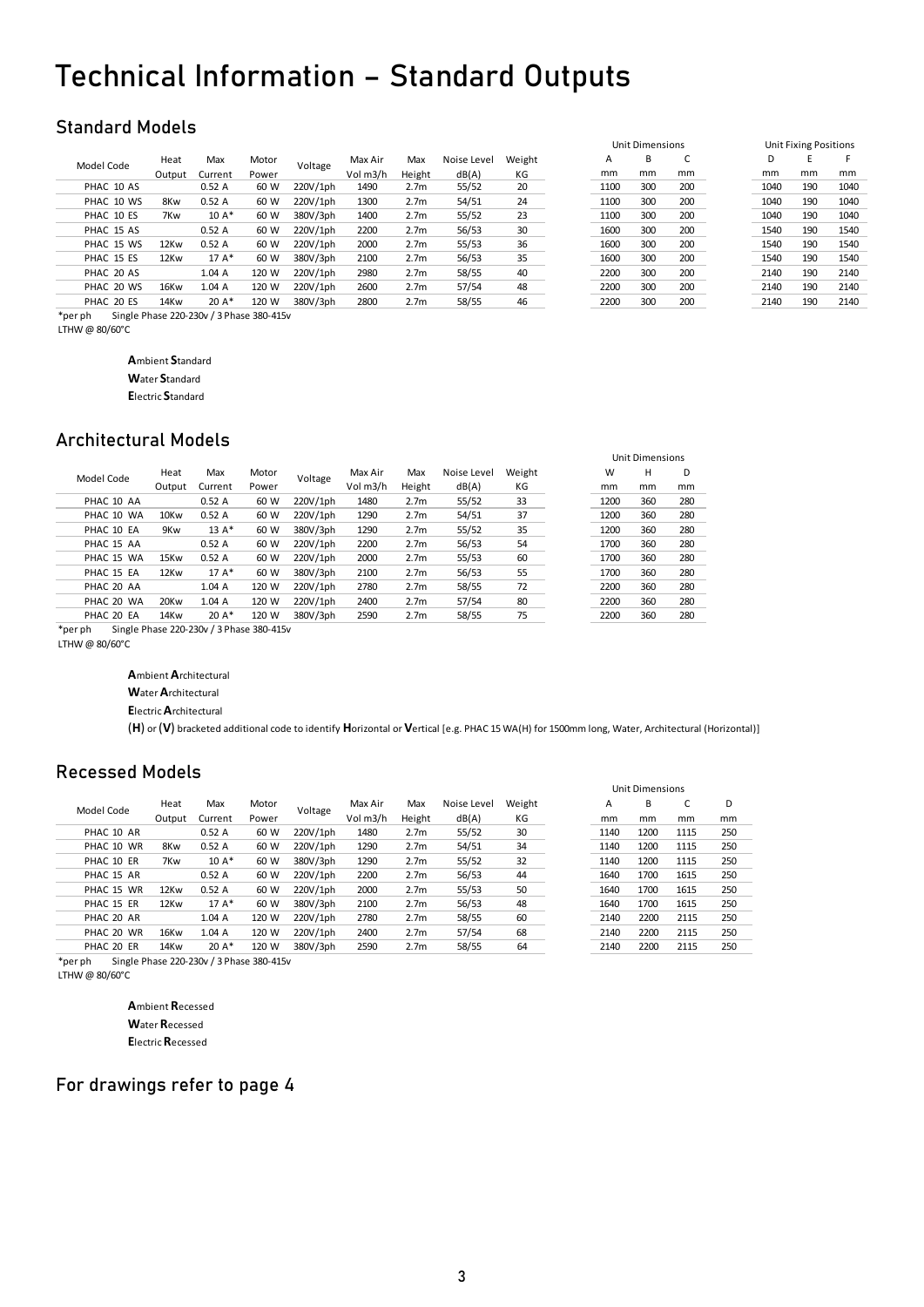### **Technical Information – Drawing Detail**

### **Standard Models**



#### **Recessed Models**

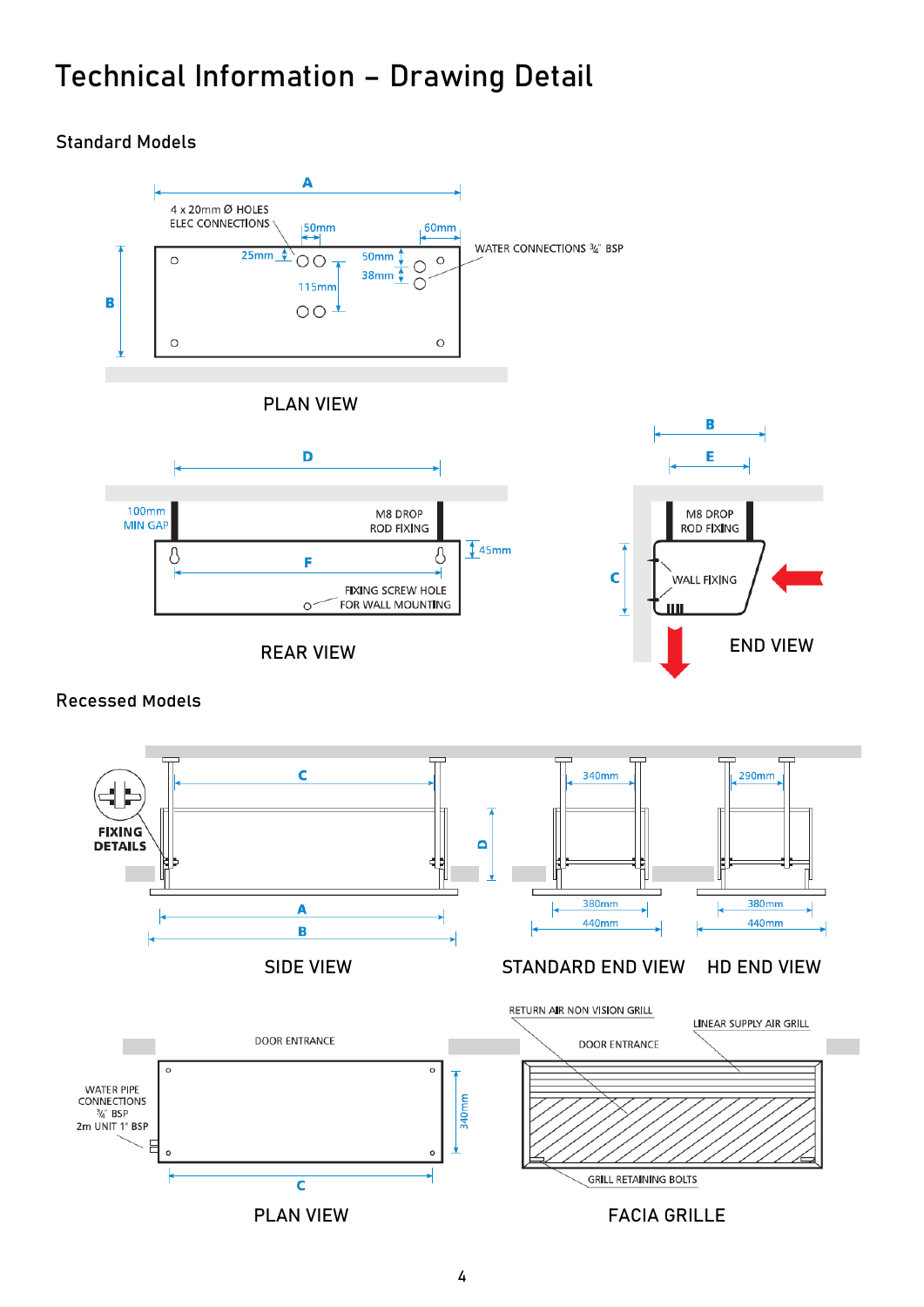### **Technical Information - High Duty**

#### **Standard HD Models**

|               |        |         |       |          |          |                  |             |        | Unit Dimensions |     |                | Unit Fixing Positions |     |      |
|---------------|--------|---------|-------|----------|----------|------------------|-------------|--------|-----------------|-----|----------------|-----------------------|-----|------|
| Model Code    | Heat   | Max     | Motor | Voltage  | Max Air  | Max              | Noise Level | Weight | А               | B   | $\overline{ }$ | D                     |     |      |
|               | Output | Current | Power |          | Vol m3/h | Height           | dB(A)       | КG     | mm              | mm  | mm             | mm                    | mm  | mm   |
| PHAC-HD 10 AS |        | 1.39 A  | 180 W | 220V/1ph | 1810     | 3.7 <sub>m</sub> | 69/66       | 25     | 1100            | 350 | 250            | 1040                  | 245 | 1040 |
| PHAC-HD 10 WS | 11Kw   | 1.39 A  | 180 W | 220V/1ph | 1660     | 3.7 <sub>m</sub> | 68/65       | 29     | 1100            | 350 | 250            | 1040                  | 245 | 1040 |
| PHAC-HD 10 ES | 12Kw   | $17A*$  | 180 W | 380V/3ph | 1800     | 3.7 <sub>m</sub> | 69/66       | 28     | 1100            | 350 | 250            | 1040                  | 245 | 1040 |
| PHAC-HD 15 AS |        | 1.39 A  | 180 W | 220V/1ph | 2900     | 3.7 <sub>m</sub> | 71/68       | 35     | 1600            | 350 | 250            | 1540                  | 245 | 1540 |
| PHAC-HD 15 WS | 16Kw   | 1.39 A  | 180 W | 220V/1ph | 2700     | 3.7 <sub>m</sub> | 70/67       | 41     | 1600            | 350 | 250            | 1540                  | 245 | 1540 |
| PHAC-HD 15 ES | 18Kw   | $26A*$  | 180 W | 380V/3ph | 2640     | 3.7 <sub>m</sub> | 71/68       | 40     | 1600            | 350 | 250            | 1540                  | 245 | 1540 |
| PHAC-HD 20 AS |        | 2.78 A  | 360 W | 220V/1ph | 3620     | 3.7 <sub>m</sub> | 72/69       | 50     | 2200            | 350 | 250            | 2140                  | 245 | 2140 |
| PHAC-HD 20 WS | 22Kw   | 2.78 A  | 360 W | 220V/1ph | 3320     | 3.7 <sub>m</sub> | 71/68       | 58     | 2200            | 350 | 250            | 2140                  | 245 | 2140 |
| PHAC-HD 20 ES | 24Kw   | 35 $A*$ | 360 W | 380V/3ph | 3600     | 3.7 <sub>m</sub> | 72/69       | 56     | 2200            | 350 | 250            | 2140                  | 245 | 2140 |
|               |        |         |       |          |          |                  |             |        |                 |     |                |                       |     |      |

**Unit Dimensions** 

\*per ph Single Phase 220-230v / 3 Phase 380-415v LTHW @ 80/60°C

**Ambient Standard** 

**Water Standard** 

Electric Standard

#### **Architectural HD Models**

| Model Code    | Heat   | Max              | Motor<br>Voltage |          | Max Air  | Max              | Noise Level | Weight | W    | н   | D   |
|---------------|--------|------------------|------------------|----------|----------|------------------|-------------|--------|------|-----|-----|
|               | Output | Current<br>Power |                  |          | Vol m3/h | Height           | dB(A)       | КG     | mm   | mm  | mm  |
| PHAC-HD 10 AA |        | 1.39 A           | 180 W            | 220V/1ph | 1810     | 3.7 <sub>m</sub> | 69/66       | 33     | 1200 | 360 | 280 |
| PHAC-HD 10 WA | 11Kw   | 1.39 A           | 180 W            | 220V/1ph | 1660     | 3.7 <sub>m</sub> | 68/65       | 37     | 1200 | 360 | 280 |
| PHAC-HD 10 EA | 12Kw   | $17A*$           | 180 W            | 380V/3ph | 1800     | 3.7 <sub>m</sub> | 69/66       | 35     | 1200 | 360 | 280 |
| PHAC-HD 15 AA |        | 1.39 A           | 180 W            | 220V/1ph | 2900     | 3.7 <sub>m</sub> | 71/68       | 54     | 1700 | 360 | 280 |
| PHAC-HD 15 WA | 16Kw   | 1.39 A           | 180 W            | 220V/1ph | 2700     | 3.7 <sub>m</sub> | 70/67       | 60     | 1700 | 360 | 280 |
| PHAC-HD 15 EA | 18Kw   | $26A*$           | 180 W            | 380V/3ph | 2640     | 3.7 <sub>m</sub> | 71/68       | 55     | 1700 | 360 | 280 |
| PHAC-HD 20 AA |        | 2.78 A           | 360 W            | 220V/1ph | 3620     | 3.7 <sub>m</sub> | 72/69       | 72     | 2200 | 360 | 280 |
| PHAC-HD 20 WA | 22Kw   | 2.78 A           | 360 W            | 220V/1ph | 3320     | 3.7 <sub>m</sub> | 71/68       | 80     | 2200 | 360 | 280 |
| PHAC-HD 20 EA | 24Kw   | 35 A*            | 360 W            | 380V/3ph | 3600     | 3.7 <sub>m</sub> | 72/69       | 75     | 2200 | 360 | 280 |
|               |        |                  |                  |          |          |                  |             |        |      |     |     |

\*per ph Single Phase 220-230v / 3 Phase 380-415v

LTHW @ 80/60°C

Ambient Architectural

Water Architectural

Electric Architectural

(H) or (V) bracketed additional code to identify Horizontal or Vertical [e.g. PHAC-HD 15 WA(H) for 1500mm long, Water, Architectural (Horizontal)]

#### Recessed HD Models

|               |        |         |       |          |          |                  |             |        |      | Unit Dimensions |      |     |  |  |
|---------------|--------|---------|-------|----------|----------|------------------|-------------|--------|------|-----------------|------|-----|--|--|
| Model Code    | Heat   | Max     | Motor | Voltage  | Max Air  | Max              | Noise Level | Weight | A    | в               | C    | D   |  |  |
|               | Output | Current | Power |          | Vol m3/h | Height           | dB(A)       | КG     | mm   | mm              | mm   | mm  |  |  |
| PHAC-HD 10 AR |        | 1.39 A  | 180 W | 220V/1ph | 1810     | 3.7 <sub>m</sub> | 69/66       | 32     | 1140 | 1200            | 1115 | 300 |  |  |
| PHAC-HD 10 WR | 11Kw   | 1.39 A  | 180 W | 220V/1ph | 1660     | 3.7 <sub>m</sub> | 68/65       | 36     | 1140 | 1200            | 1115 | 300 |  |  |
| PHAC-HD 10 ER | 12Kw   | $17A*$  | 180 W | 380V/3ph | 1800     | 3.7 <sub>m</sub> | 69/66       | 34     | 1140 | 1200            | 1115 | 300 |  |  |
| PHAC-HD 15 AR |        | 1.39 A  | 180 W | 220V/1ph | 2900     | 3.7 <sub>m</sub> | 71/68       | 46     | 1640 | 1700            | 1615 | 300 |  |  |
| PHAC-HD 15 WR | 16Kw   | 1.39 A  | 180 W | 220V/1ph | 2700     | 3.7 <sub>m</sub> | 70/67       | 52     | 1640 | 1700            | 1615 | 300 |  |  |
| PHAC-HD 15 ER | 18Kw   | $26A*$  | 180 W | 380V/3ph | 2640     | 3.7 <sub>m</sub> | 71/68       | 50     | 1640 | 1700            | 1615 | 300 |  |  |
| PHAC-HD 20 AR |        | 2.78 A  | 360 W | 220V/1ph | 3620     | 3.7 <sub>m</sub> | 72/69       | 64     | 2140 | 2200            | 2115 | 300 |  |  |
| PHAC-HD 20 WR | 22Kw   | 2.78 A  | 360 W | 220V/1ph | 3320     | 3.7 <sub>m</sub> | 71/68       | 72     | 2140 | 2200            | 2115 | 300 |  |  |
| PHAC-HD 20 ER | 24Kw   | 35 A*   | 360 W | 380V/3ph | 3600     | 3.7 <sub>m</sub> | 72/69       | 68     | 2140 | 2200            | 2115 | 300 |  |  |
|               |        |         |       |          |          |                  |             |        |      |                 |      |     |  |  |

\*per ph Single Phase 220-230v / 3 Phase 380-415v LTHW @ 80/60°C

> **Ambient Standard Water Standard** Electric Standard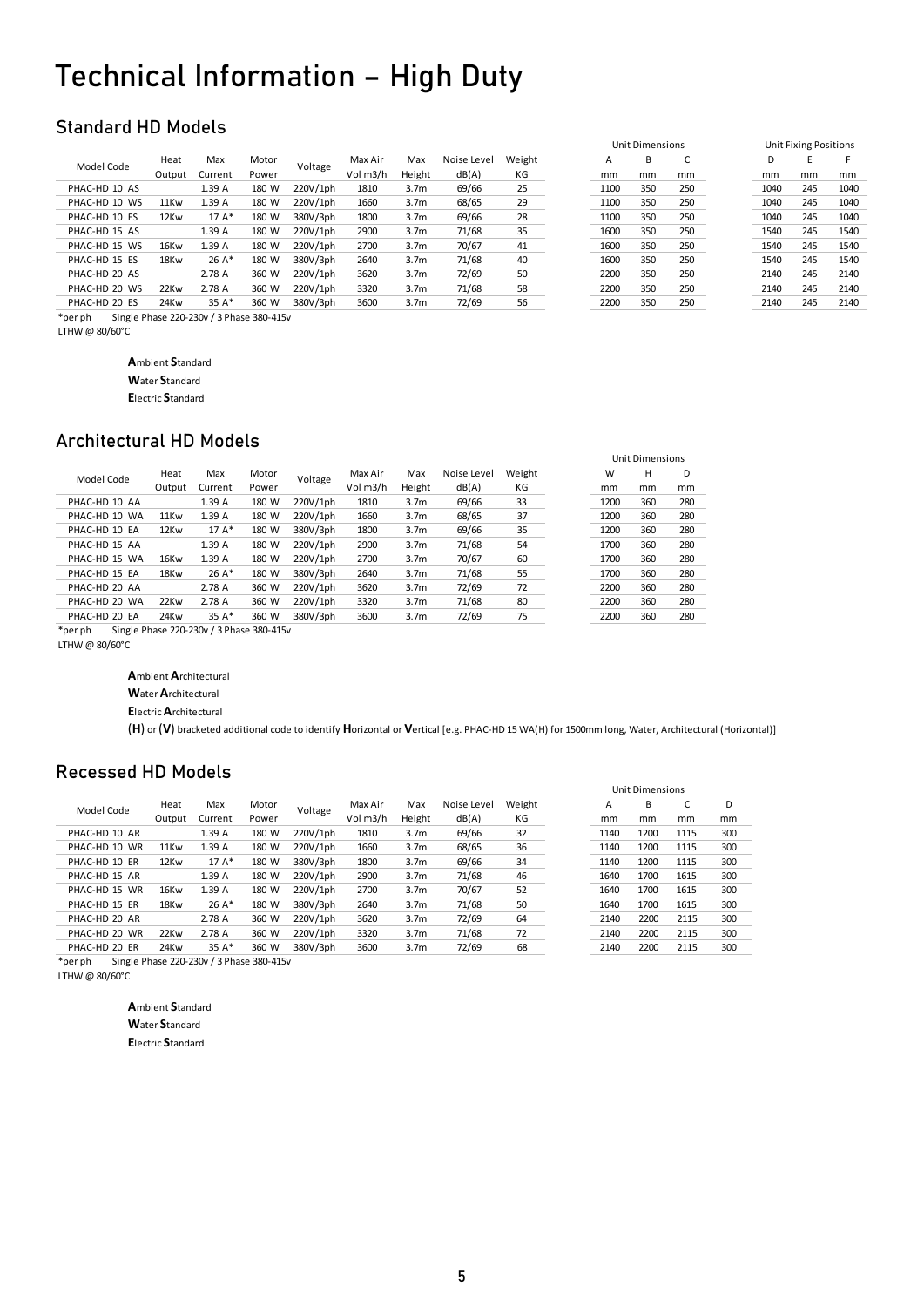### **Controls & Wiring**

Air curtains are supplied with remote control panels as standard and can be flush or wall mounted. Ambient and water heated units have a three position switch for fan speed only (Low/Off/High). Electrically heated units are supplied with an extra three position switch for the heating element (Off/Low/High). Each control panel can be used to control single or multiple units.



#### **Additional Controls**

Thermostatic and valve controls, door switches and BMS volt free contacts (enable/disable/fault). All available on request.

#### **MAINS SUPPLY**  $R_{\overline{q}}$  $\overline{\phantom{a}}$  R  $E$  $L1$   $L2$   $L3$  $\overline{\mathsf{N}}$ †շ Y  $Y \bar{g}$  $\overline{\mathsf{R}}$  $\mathbf{Y}$  $\overline{B}$  $R_{\overline{a}}$  $\vdash$  R  $\mathbb{B}$  $\overline{A1}$  $411F$ Ŧ G ᠬᡉ  $\overline{B}$  $\overline{R}$  $R_{a}$  $\overline{\phantom{a}}$  R F  $\overline{y}$  $Y_{\bar{z}}$  $L<sub>1</sub>$  $R_{\overline{p}}$ l–∝ B  $\frac{1}{R}$  $\mathsf E$  $\overline{2}$  $\overline{5}$  $\overline{\mathbf{8}}$  $\overline{9}$  $\mathbf{1}$  $\overline{\mathbf{3}}$ 4 €  $\overline{A1}$ **CONNECT TO CONTROL PANEL**

#### ELECTRIC HEATING WIRING DIAGRAM AMBIENT/WATER WIRING DIAGRAM





### ELECTRIC CONTROL PANEL AMBIENT/WATER CONTROL PANEL